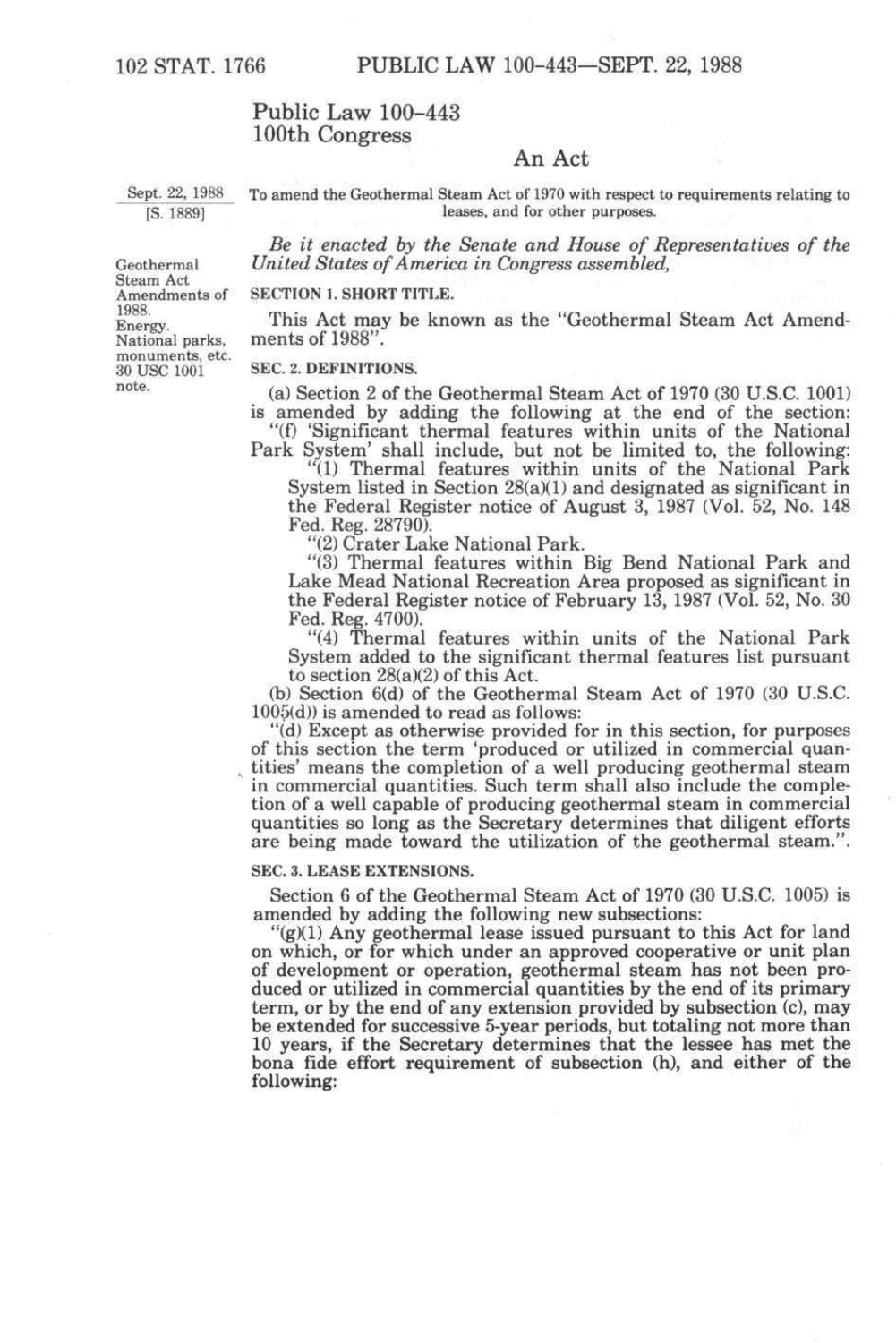"(A) the payment in lieu of commercial quantities production requirement of subsection (i).

 $\mathcal{F}(B)$  The significant expenditure requirement of subsection  $(j)$ . "(2) A lease extended pursuant to paragraph (1) shall continue so long thereafter as geothermal steam is produced or utilized in commercial quantities, but such continuation shall not exceed an additional 25 years, for a total of 50 years, if such lease was also the subject of an extension under subsection (c) or an additional 30 years, for a total of 50 years, if such lease is only extended pursuant to paragraph (1).

"(3) If, at the end of either 50-year term referred to in paragraph (2), geothermal steam is being produced or utilized in commercial quantities and the lands are not needed for other purposes, the lessee shall have a preferential right to a renewal of such lease for a second term in accordance with such terms and conditions as the Secretary deems appropriate. For purposes of this paragraph only, the term 'produced or utilized in commercial quantities' means a bona fide sale or the use of geothermal steam by the lessee to generate electricity in marketable quantities.

"(h) To meet the bona fid^ effort requirement referred to in Reports. subsection (g)(1) the lessee must submit a report to the Secretary demonstrating bona fide efforts (as determined by the Secretary) to produce or utilize geothermal steam in commercial quantities for such lease, given the then current economic conditions.

"(i)(l) To meet the payments in lieu of commercial quantities production requirement referred to in subsection  $(g)(1)(A)$  the lessee must agree to the modification of the terms and conditions of the lease to require annual payments to the Secretary in accordance with this subsection.

"(2) Payments under this subsection shall commence with the first year of the extension. Payments shall be equal to the following:

"(A) In each of the first through the fifth payment years, at least \$3.00 per acre or fraction thereof, of lands under lease.

"(B) In each of the sixth through the tenth payment years, at

least \$6.00 per acre or fraction thereof, of lands under lease. "(3) Failure to make the payments required by this subsection shall subject the lease to cancellation.

"(4) No payments made pursuant to this subsection shall be required after the earlier of the following:

"(A) The date of termination of the lease.

"(B) The date of relinquishment of the lease.

"(C) The date geothermal steam is produced or utilized in commercial quantities from the lease.

"(5) No payments made pursuant to this subsection shall be used to reduce rentals or future production royalties.

"(j)(l) To meet the significant expenditure requirement referred to in subsection (g)(1)(B) the lessee must demonstrate to the Secretary on an annual basis during an extension that a significant expenditure of funds is being made on the lease.

"(2) The following expenditures made by the lessee shall qualify as meeting the requirement of this subsection:

' (A) Expenditures to conduct actual drilling operations on the lease, such as for exploratory or development wells, or geochemical or geophysical surveys for exploratory or development wells.

"(B) Expenditures for road or generating facilities construction on the lease.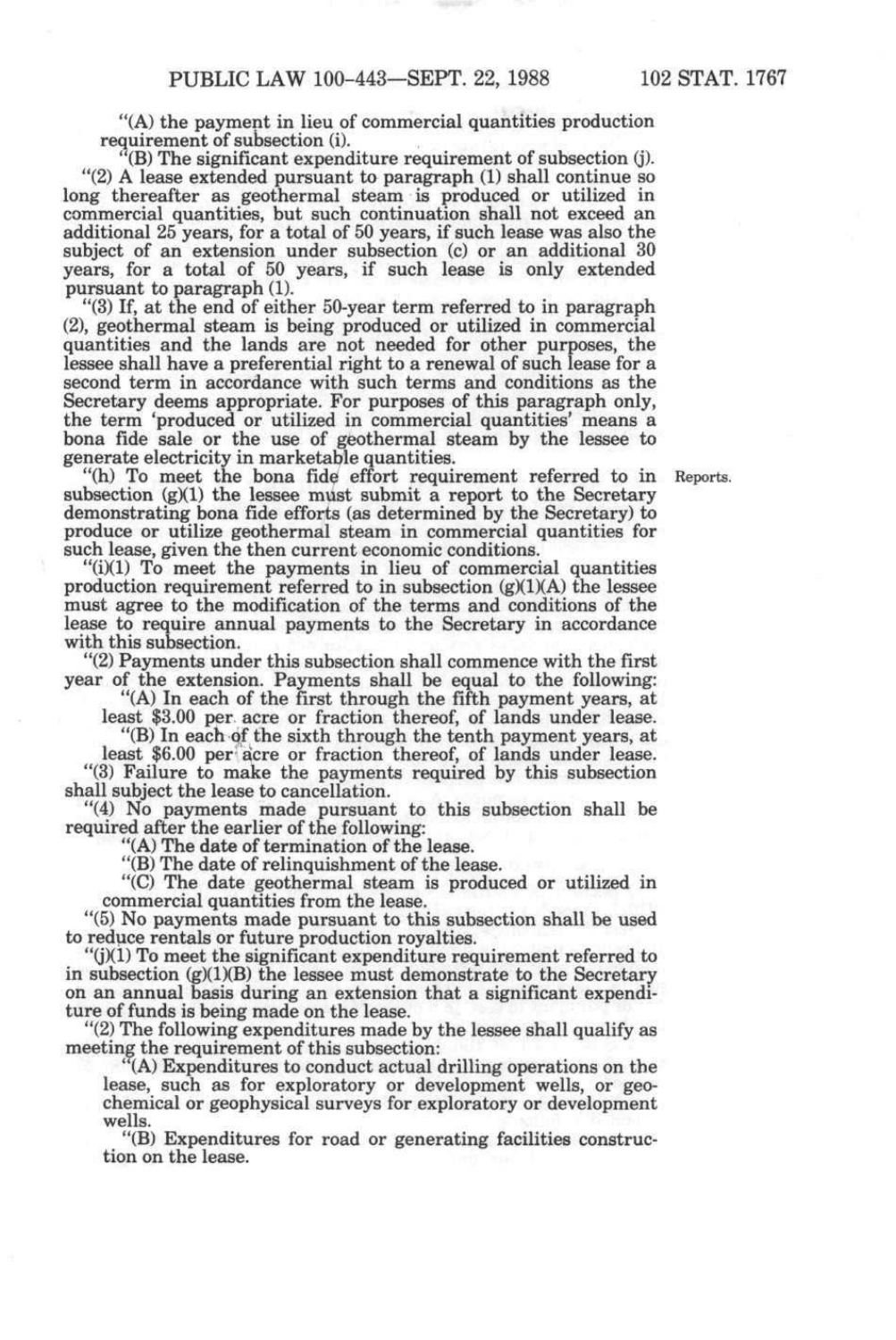"(C) Architectural or engineering services procured for the design of generating facilities to be located on the lease.

"(D) Environmental studies required by State or Federal law. "(3) Expenditures shall be equal to the following:

"(A) In each of the first through the fifth years, at least \$15.00 per acre or fraction thereof, of lands under lease.

"(B) In each of the sixth through the tenth years, at least \$18.00 per acre or fraction thereof, of lands under lease.

"(4) Failure to make the expenditures required by this subsection shall subject the lease to cancellation.

"(5) No expenditures made pursuant to this subsection shall be required after the date geothermal steam is produced or utilized in commercial quantities from the lease.

"(6) Expenditures made pursuant to this subsection shall be in lieu of any minimum per acre diligent exploration expenditure requirement in effect for the lease at the end of its primary term, or at the end of any extension provided by subsection (c), as the case may be.".

**SEC. 4. REVIEW OF COOPERATIVE OR UNIT PLAN OF DEVELOPMENT.** 

Section 18 of the Geothermal Steam Act of 1970 as amended (30 U.S.C. 1017) is amended by inserting the following new paragraph after the first full paragraph of that section:

"No more than five years after approval of any cooperative or unit plan of development or operation, and at least every five years thereafter, the Secretary shall review each such plan and, after notice and opportunity for comment, eliminate from inclusion in such plan any lease or part of a lease not regarded as reasonably necessary to cooperative or unit operations under the plan. In the case of a cooperative or unit plan approved before the enactment of the Geothermal Steam Act Amendments of 1988, the Secretary shall complete such review and elimination within 5 years after the enactment of such Act. Such elimination shall be based on scientific evidence, and shall occur only when it is determined by the Secretary to be for the purpose of conserving and properly managing the geothermal resource. Any lease or part of a lease so eliminated shall be eligible for an extension under subsection (c) or (g) of section 6 if it separately meets the requirements for such an extension.".

### **SEC. 5. CONFORMING AMENDMENTS.**

(a) Section 20 of the Geothermal Steam Act of 1970 (30 U.S.C. 1019) is amended to read as follows:

"SEC. 20. All moneys received from the sales, bonuses, royalties and rentals under the provisions of this Act, including the payments referred to in section 6(i), shall be disposed of in the same manner as such moneys received pursuant to section 35 of the Mineral Leasing Act or pursuant to section 6 of the Mineral Leasing Act for Acquired Lands, as the case may be.".

(b) Section 35 of the Mineral Leasing Act (30 U.S.C. 191) is amended by striking "notwithstanding the provisions of section 20 thereof,".

(c) Section 43 of the Mineral Leasing Act (30 U.S.C. 226-3) is amended as follows:

(1) In subsection (a) strike out "oil and gas", and after "this Act" insert "or under the Geothermal Steam Act of 1970".

**Conservation.**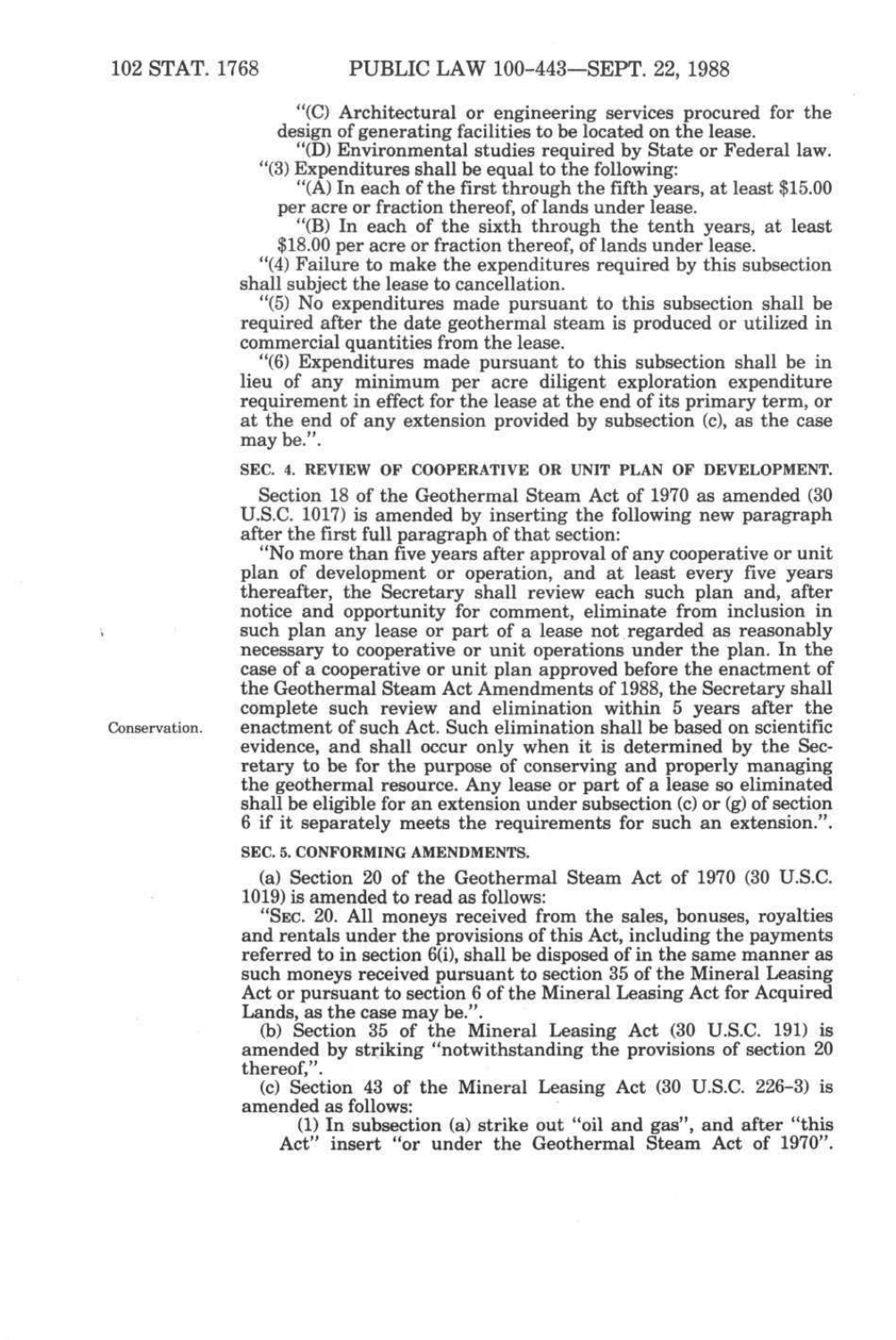(2) In subsection (b) after "oil and gas" insert ", coal, oil Coal, shale, phosphate, potassium, sulphur, gilsonite or geothermal Petroleum<br>resources''. resources". (2007) 100 and 100 and 100 models.

(d) The Geothermal Steam Act of 1970 (30 U.S.C. 1001-1025) is *^^°^'''^* amended by adding the following new section:

"SEC. 29. The Secretary shall not issue any lease under this Act on 30 USC 1027. those lands subject to the prohibition provided under section 43 of the Mineral Leasing Act.".

# **SEC. 6. SIGNIFICANT THERMAL FEATURES.**

The Geothermal Steam Act of 1970, as amended (30 U.S.C. 1001- 1025) is amended by adding the following new section 28:

"SEC. 28. (a)(1) The Secretary shall maintain a list of significant Records, thermal features, as defined in section 2(f), within units of the 30 USC 1026. National Park System, including but not limited to the following units:

"(A) Mount Rainier National Park.

"(B) Crater Lake National Park.

"(C) Yellowstone National Park.

"(D) John D. Rockefeller, Jr. Memorial Parkway.

"(E) Bering Land Bridge National Preserve.

"(F) Gates of the Arctic National Park and Preserve.

"(G) Katmai National Park.

"(H) Aniakchak National Monument and Preserve.

"(I) Wrangell-St. Elias National Park and Preserve.

"(J) Lake Clark National Park and Preserve.

"(K) Hot Springs National Park.

"(L) Big Bend National Park (including that portion of the Rio Grande National Wild Scenic River within the boundaries of Big Bend National Park).

(M) Lassen Volcanic National Park.

"(N) Hawaii Volcanoes National Park.

"(O) Haleakala National Park.

"(P) Lake Mead National Recreation Area.

"(2) The Secretary may, after notice and public comment, add significant thermal features within units of the National Park System to the significant thermal features list.

"(3) The Secretary shall consider the following criteria in determining the significance of thermal features:

"(A) Size, extent and uniqueness.

"(B) Scientific and geologic significance.

"(C) The extent to which such features remain in a natural, undisturbed condition.

"(D) Significance of thermal features to the authorized purposes for which the National Park System unit was established.

"(b)(1) The Secretary shall maintain a monitoring program for significant thermal features within units of the National Park System.

"(2) As part of the monitoring program required by paragraph (1), the Secretary shall establish a research program to collect and assess data on the geothermal resources within units of the National Park System with significant thermal features. Such program shall be carried out by the National Park Service in cooperation with the U.S. Geological Survey and shall begin with the collection and assessment of data for significant thermal features near current or proposed geothermal development and shall also include such features near areas of potential geothermal development.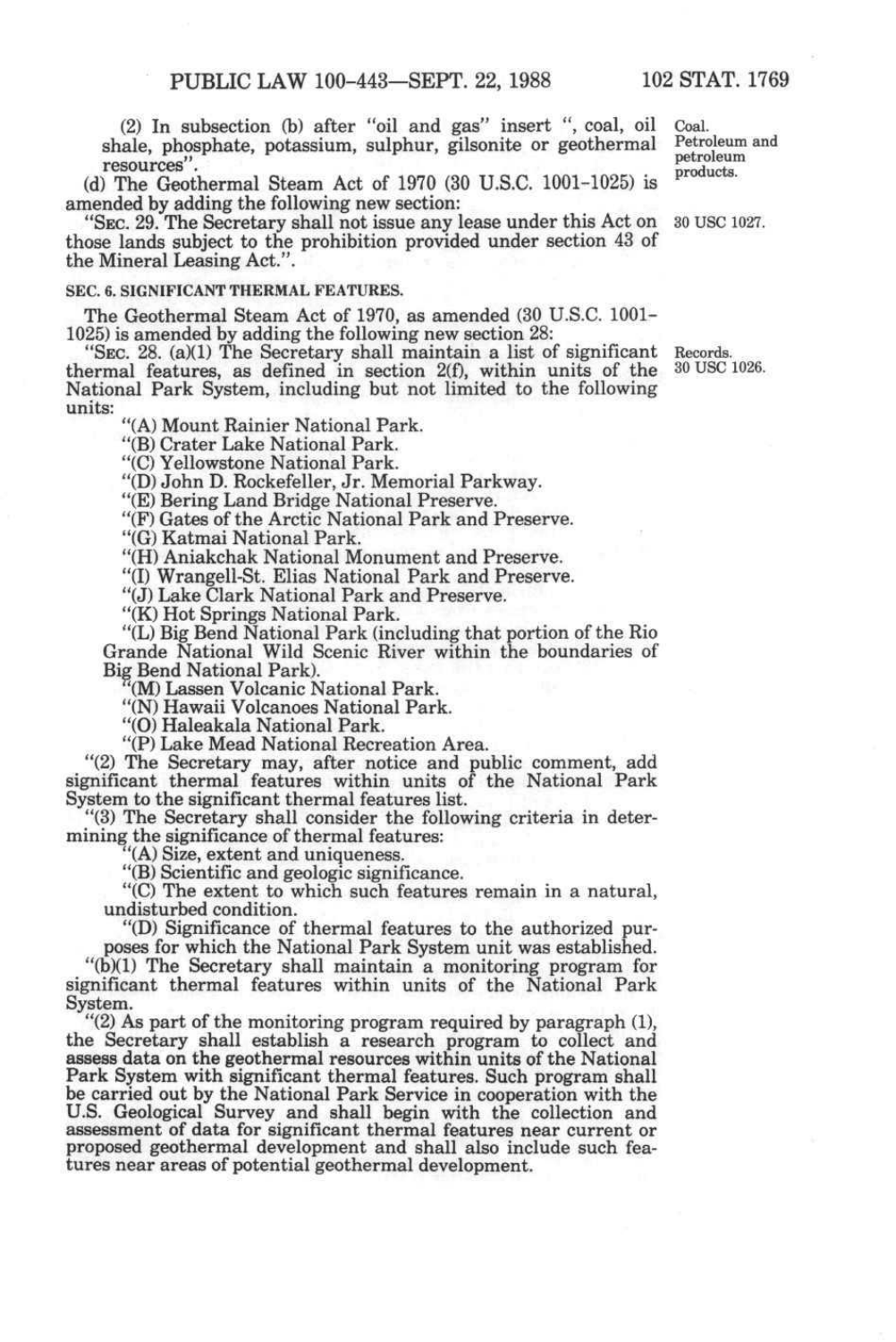"(c)(1) Upon receipt of an application for a lease under this Act, the Secretary shall determine on the basis of scientific evidence if exploration, development or utilization of the lands subject to the lease application is reasonably likely to result in a significant adverse effect on a significant thermal feature within a unit of the National Park System. Such determination shall be subject to notice and public comment.

"(2) If the Secretary determines that the exploration, development or utilization of the land subject to the lease application is reasonably likely to result in a significant adverse effect on a significant thermal feature within a unit of the National Park System, the Secretary shall not issue such lease.

"(3) The Secretary shall not issue any lease under this Act for those lands, or portions thereof, which are the subject of a determination made pursuant to subparagraph (2).

"(d) With respect to all leases or drilling permits issued, extended, renewed or modified under this Act, the Secretary shall include stipulations in such leases and permits necessary to protect significant thermal features within units of the National Park System where the Secretary determines that, based on scientific evidence, the exploration, development or utilization of the land subject to the lease or drilling permit is reasonably likely to adversely affect any such significant thermal feature. Stipulations shall include, but not be limited to—

"(1) requiring the lessee to reinject geothermal fluids into the rock formations from which they originate;

"(2) requiring the lessee to report annually to the Secretary on activities taken on the lease;

"(3) requiring the lessee to continuously monitor geothermal steam and associated geothermal resources production and injection wells; and

"(4) requiring the lessee to suspend activity on the lease if the Secretary determines that ongoing exploration, development or utilization activities are having a significant adverse effect on a significant thermal feature within a unit of the National Park System until such time as the significant adverse effect is eliminated. The stipulation shall provide for the termination of the lease by the Secretary if the significant adverse effect cannot be eliminated within a reasonable period of time.

"(e) The Secretary of Agriculture shall consider the effects on significant thermal features within units of the National Park System in determining whether to consent to leasing under this Act on national forest lands or other lands administered by the Department of Agriculture available for leasing under this Act, including public, withdrawn, and acquired lands.

"(f) Nothing in this Act shall affect the ban on leasing under this Act with respect to the Island Park Geothermal Area, as designated by the map in the 'Final Environmental Impact Statement of the Island Park Geothermal Area' (January 15, 1980, p. XI), and provided for in Public Law 98-473.".

## SEC. 7. CRATER LAKE NATIONAL PARK REPORT.

On March 1, 1989, or 6 months after the date of enactment of this section (whichever is later), the Secretary shall submit to Congress a report on the presence or absence of significant thermal features within Crater Lake National Park.

Public information.

Reports.

Forests and forest products. Public lands.